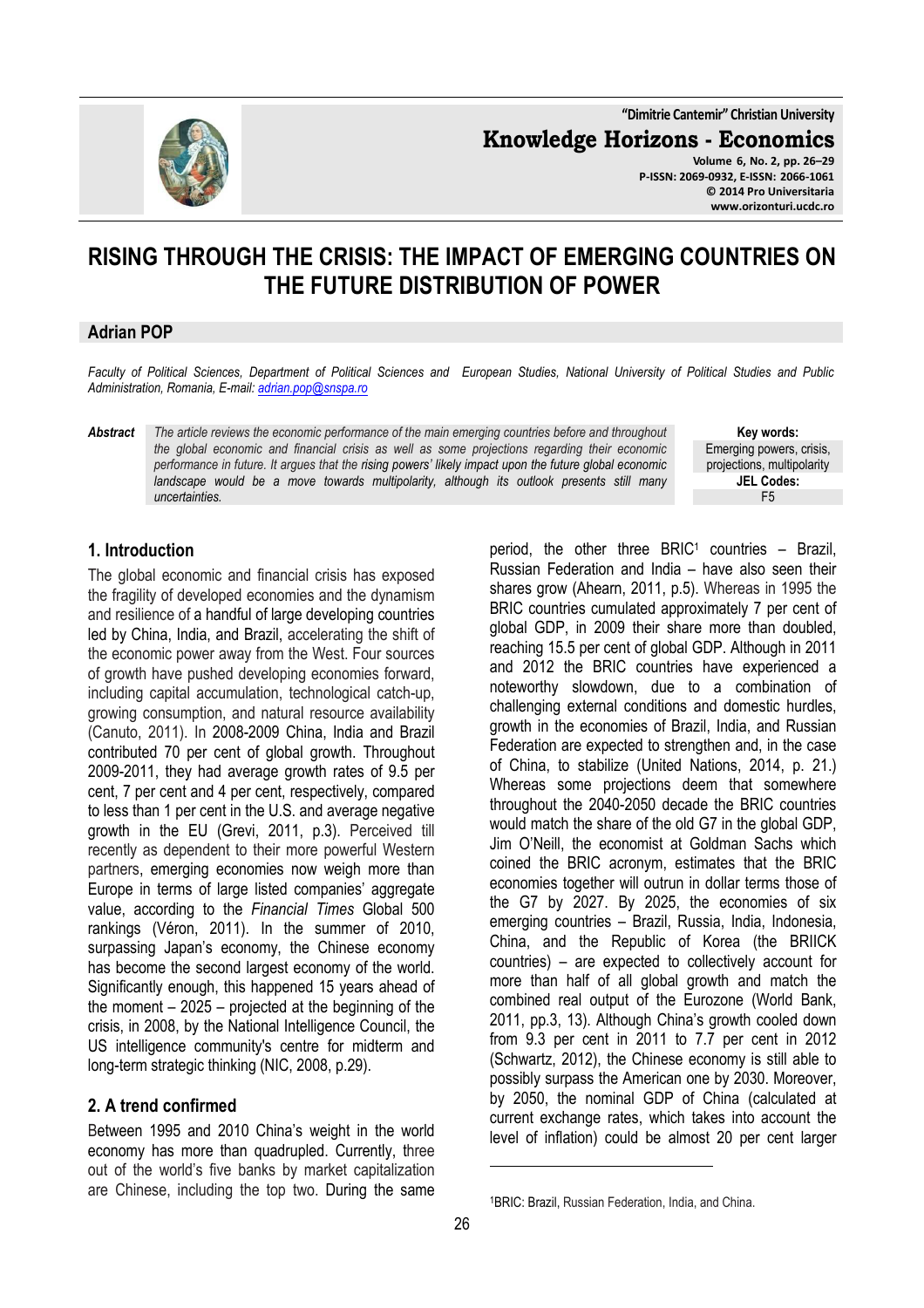than the U.S. or even twice as big as that of the U.S., while India could match the America's level. By that time, other countries, including Mexico, Indonesia and South Korea could rise up to equal levels with most G7 countries in terms of nominal GDP, even though only Mexico and South Korea will be able to rival them in terms of GDP per capita. These GDP projections should be interpreted with caution as each of the rising economic powers faces internal challenges or obstacles that could easily disrupt the long-term growth projections. However, it is clear by now that the global economic landscape is changing and is changing rather fast (O'Neill, 2008/2009, pp.231-243**;** Renard, 2009, pp. 21-22; Ahearn, 2011, pp.6-7).

### **3. Towards a new Bretton Woods?**

Emerging countries have accumulated large foreign exchange reserves, two thirds of which are denominated in dollars, which in 2010 amounted to 15 per cent of global GDP (Pisani-Ferry, 2010).China is the largest holder of financial assets in U.S. dollars worldwide. In 2010, with \$2.8 trillion of foreign exchange reserves, China accounted for 66 per cent of all developing economies' exchange reserve holdings. China is also the largest holder of U.S. Treasury securities. In May 2011 with \$1.2 trillion in holdings, China accounted for 25 per cent of total foreign holdings and 50 per cent of developing country holdings. These holdings in part reflect the tendency of the U.S. and several other industrial economies to consume beyond their current income or to consume more than they save (Ahearn, 2011, p.19).

Some of the emerging countries show signs that they no longer support the system by which in order to finance its enormous military expenditures, to maintain its geopolitical influence and to cover its balance of payments deficit, the U.S., via U.S. Federal Reserve, print large quantities of dollars and pump them in foreign banks, for the latter to buy U.S. Treasury bills and bonds. Since it is the most important world creditor and it is on the brink to become the main exporter worldwide, China in particular is concerned about the potential inflationary risk of the U.S. Federal Reserve printing fiat money without respite. Because the dollar has significantly lost value and it requires a currentaccount deficit, there have been repeated calls for an end to the long supremacy of the dollar as the main reserve currency. Russia and China have criticized the dollar's monopoly in foreign exchange markets and have issued detailed proposals for reducing reliance on the dollar as the world's main reserve currency. China, Russia, and Brazil talked about using new International Monetary Fund (IMF)-issued bonds to diversify their central bank reserves at the expense of U.S. Treasuries, while in 2009 reports of a shift away from

dollar-based oil trading came out in the open in the Middle East (Zoffer, 2012, p.4).

Emerging powers argue that the reserve status of the dollar allows the U.S. to borrow almost without limit (and, in the process, run limitless trade deficits). Moreover, they say that an international monetary system in which the dollar, the euro, and China's renminbi (RMB) or, alternatively, only the American and Chinese currencies share the reserve currency role would be an improvement over the current system where countries seeking to accumulate reserves have no alternative to accumulating dollars (Richburg, 2011). Calls for remaking the international economic and financial institutional architecture as to more adequately reflect changing economic weights in the world economy and be more responsive to future challenges have been frequently addressed against the backdrop of the crisis. The BRICS<sup>2</sup> countries, for instance, have discussed proposals for alternative currencies to the U.S. dollar, establishing a new bank for investment in the developing world and shifting attention from the traditional global economic powers to the emerging markets, particularly in the east and south. The uneasy prospects of the developing world creating its own financial structures and economic links put pressure on the West to accelerating the refurbishing the current Bretton Woods system. The reform process mainly under the G20<sup>3</sup> umbrella to address changes in policy, regulations, oversight, and enforcement of financial rules and to secure emerging and developing economies a greater voice and representation in international financial institutions has been labelled by some a new Bretton Woods, and by others the Bretton Woods II or the Bretton Woods 2.0 (Nanto, 2009, pp.6, 65).

# **4. Conclusions**

l

The global economic and financial crisis has accelerated the shift of the economic power away from the West. This trend is reinforcing the relative

<sup>2</sup>BRICS: Brazil, Russian Federation, India, China,and South Africa. <sup>3</sup>The G20 is an informal forum that promotes dialogue between the biggest industrialized economies and rising emerging powers on key issues related to global economic stability. It is made up of the finance ministers and central bank governors of 19 countries, including the G8 (US, UK, France, Germany, Japan, Canada, Italy, and Russia) and the G11 (Argentina, Australia, Brazil, China, India, Indonesia, Mexico, Saudi Arabia, South Africa, South Korea, and Turkey) plus the European Union, who is represented by the rotating Council presidency and the European Central Bank. After the outbreak of the financial crisis in autumn 2008, the G20 was elevated from a forum of finance ministers and central bank governors to a gathering of heads of state.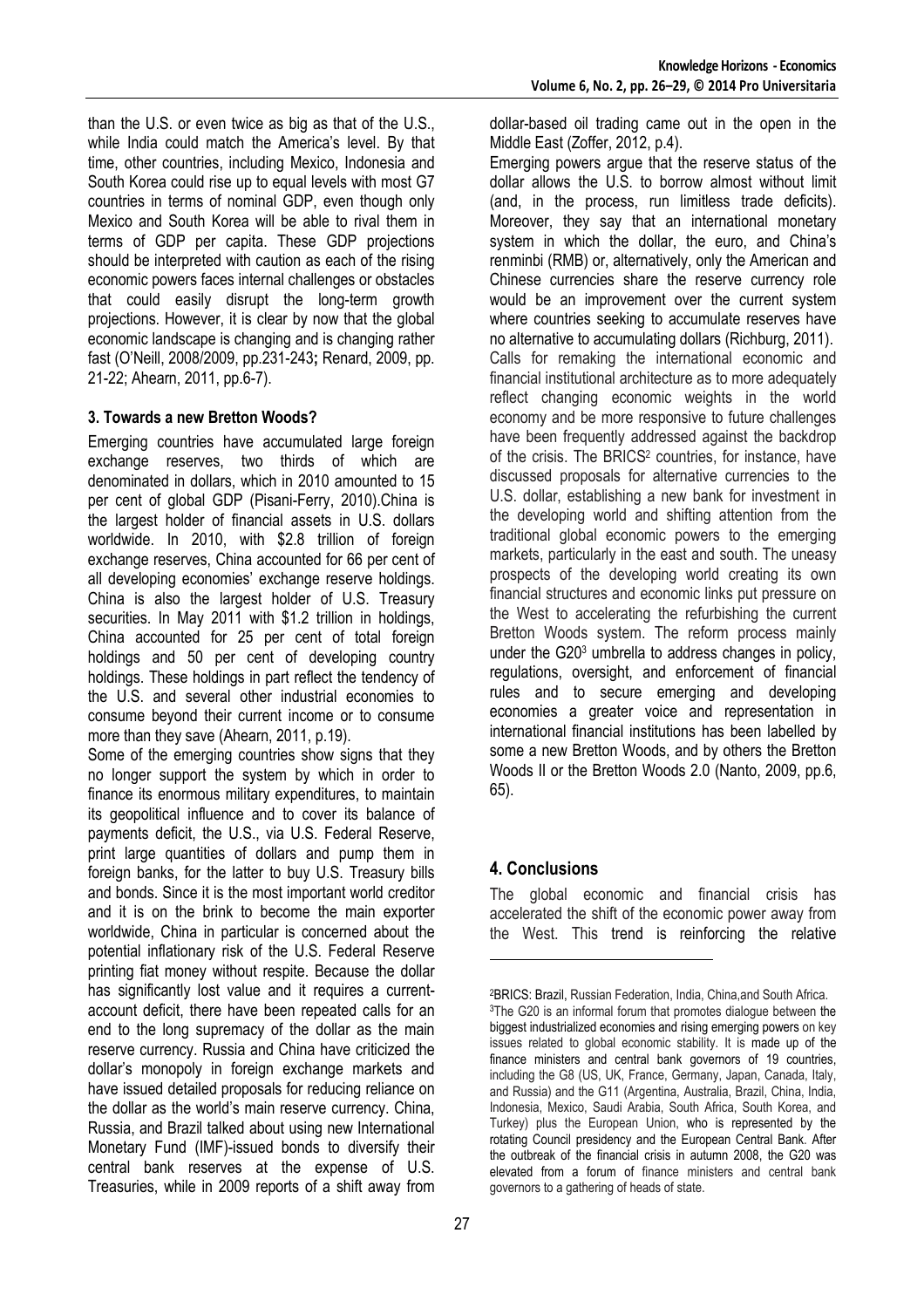consensus that has emerged in recent years about an unavoidable shift of power from the U.S. and Europe towards the rising powers in Asia (Kose and Prasad, 2010, p. 1), i.e. a move from an American-led Western world towards a post-American and post-Western world (Zakaria, 2010, p.1; Serfaty, 2011, p.7), although there are still ample voices which dispute this idea (Cox, 2011, pp.416-424; Van Agtmael, 2012). Without an actor willing and able to affirm its prevalence, or to share it with co-partners and rivals, the unipolarity has been substituted by a distribution of power which has been labelled 'nonpolarity', 'apolarity', 'de facto zeropolarity', or 'interpolarity' (Haass, 2008; Ferguson, 2004; Serfaty, 2011, p.8; Grevi, 2009).<sup>4</sup>

Although we are not there yet, in light of the current and likely future economic performance of the emerging countries, it has become clear that the world is moving towards multipolarity, at least in economic terms. What it is still not clear is if the incoming 21st century global order would be one of true multipolarity, one of asymmetrical multipolarity, with only a few dominant powers, seconded by other major, regional and local powers, or one of 'multi-multipolarity', in which the power would be diffused both at the global and the regional level (Friedberg, 1993/1994, pp.5-33). Even more uncertain is the nature of the relationships between these various actors, i.e. if the multipolarity would be a competitive or cooperative one (Renard, 2009, p.7).

# **References**

l

1. Ahearn, R.J. (2011) *Rising Economic Powers and the Global Economy: Trends and Issues for Congress*.CRS Report for Congress, Congressional Research Service R41969, August 22, available online at http://www.crs.gov [accessed 18 May 2012].

2. Canuto, O. (2011). "Can Developing Countries Continue to Lead Global Growth?", *International Economic Bulletin*, 20 January, available online at http://carnegieendowment.org [accessed 30 December 2011].

3. Ferguson, N. (2004). "A World Without Power", *Foreign Policy*, 1 July, available at http://www.foreign policy.com/articles/2004/07/01/a\_world\_without\_power ?page\_0,2 [accessed 9 September 2010].

4. Friedberg, A.L. (1993/1994). "Ripe for Rivalry: Prospects for Peace in a Multipolar Asia", *International Security*,vol. 18, no. 3, pp. 5–33.

5. Grevi, G. (2011). *The G20 after Cannes: An identity crisis*. FRIDE Policy Brief No. 105, Madrid: FRIDE, November.

6. Grevi, G. (2009). *The interpolar world: a new scenario*. Occasional Paper No. 79, Paris: European Union Institute for Security Studies, June, available online at http://www.iss.europa.eu/uploads/media /op79.pdf [accessed 9 September 2010].

7. Haass, Richard N. (2008). "The Age of Nonpolarity",*Foreign Affairs*, May/June 2008.

8. Kose M.A. and Prasad E.S. (2010). *Emerging Markets: Resilience and Growth Amid Global Turmoil*, Washington, DC: Brookings Institution Press.

9. Nanto, D.C. ed. (2009). *The Global Financial Crisis: Analysis and Policy Implications*, CRS Report for Congress, Congressional Research Service RL34742, April 3, available online at http://www.crs.gov [accessed] 9 September 2010].

*10.*National Intelligence Council, (2008). *Global Trends 2025: A Transformed World*, The National Intelligence Council's 2025 Project, NIC 2008-003, Washington, D.C.: National Intelligence Council, November, available online http://www.dni.gov/nic/NIC\_2025 project.html [access ed 9 September 2010].

11.O'Neill, J. (2008/2009). "Les BRIC, Nouvelles Grandes Puissances dans le Futur?", *La Revue Internationale et Stratégique*, n°72, pp. 231-243.

12. Pisani-Ferry, J. (2010). *The challenges of international monetary reform*, Brussels: Bruegel, December.

13.Renard, T. (2009). *A BRIC in the World: Emerging Powers, Europe, and the Coming Order*. Egmont Paper 31, Brussels: Academia Press, October.

14.Richburg, K.B. (2011). "A New Economic World Order", *Washington Post*, 15 April.

15. Schwartz, N.D. (2012). "China's Doldrums Puts Pressure on U.S. Exporters", *The New York Times*, 22 October, available online at http://www.nytimes.com/ 2012/10/23/business/global/chinas-slowing-economyputs-pressure-on-americanexporters.html?

pagewanted=all [accessed 27 November 2012].

16. Serfaty, S. (2011). "Moving in a Post-Western World", *The Washington Quarterly*, vol. 34, no. 2, pp. 7- 23.

17.United Nations (2014). *World Economic Situation and Prospects 2014*, New York: United Nations.

18. Van Agtmael, A. (2012). "The End of the Asian Miracle", *Foreign Policy*, 11 June, available online at http://www.foreignpolicy.com/articles/2012/06/11/the\_e nd\_of\_the\_asian\_miracle [accessed 13 June 2012].

19. Véron, N. (2011)"Global Financial Authorities Must Adapt to a Changed World",*RealTime Economic* 

<sup>&</sup>lt;sup>4</sup>Whereas the nonpolar world is 'a world dominated not by one or two or even several states but rather by dozens of actors possessing and exercising various kinds of power' (Haass, 2008, p.44), the interpolar world's key characteristic is 'multipolarity in the age of interdependence' as far as economy, energy and environment are concerned (Grevi, 2009, p.9).